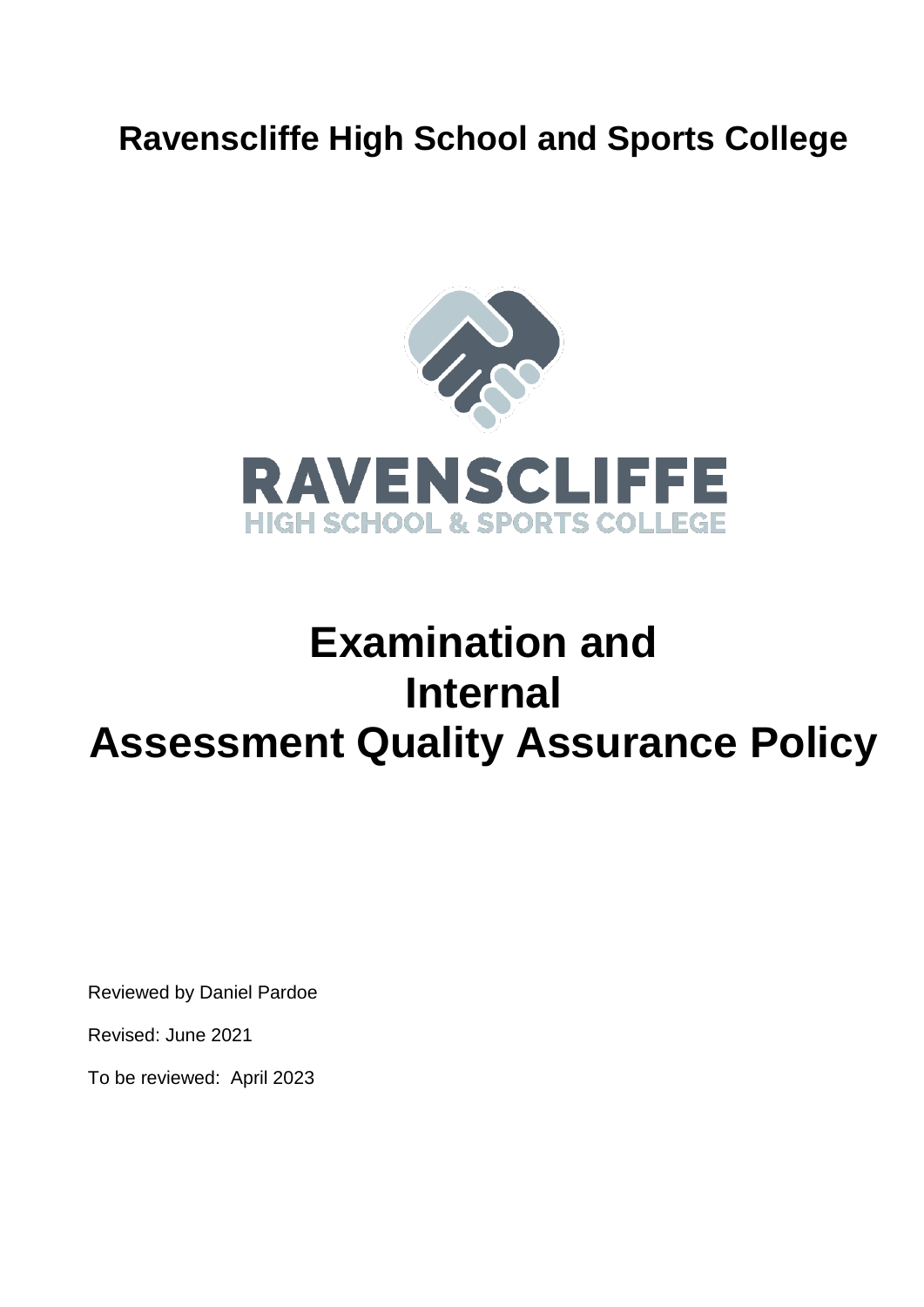# **Contents**

| Results |  |
|---------|--|
|         |  |
|         |  |
|         |  |
|         |  |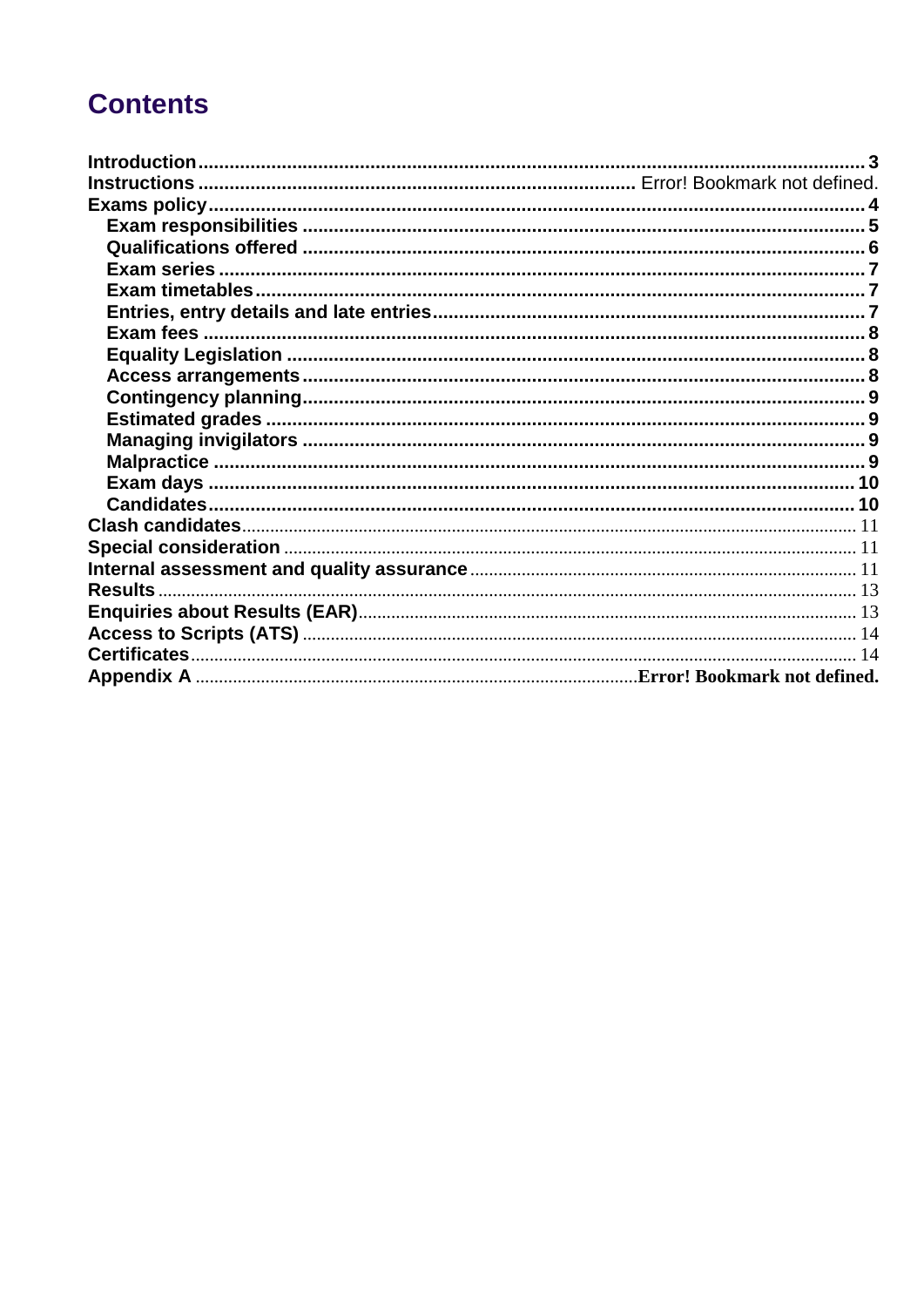# <span id="page-2-0"></span>**Introduction**

**At Ravenscliffe and Ravenscliffe at Spring Hall, we aim to offer Controlled Assessments in ICT, English and Maths and Laser Learning Award Entry Level Qualifications in a range of curriculum areas.. The following document outlines the policies and procedures in place to ensure safe and secure procedures as well as internal quality assurance:**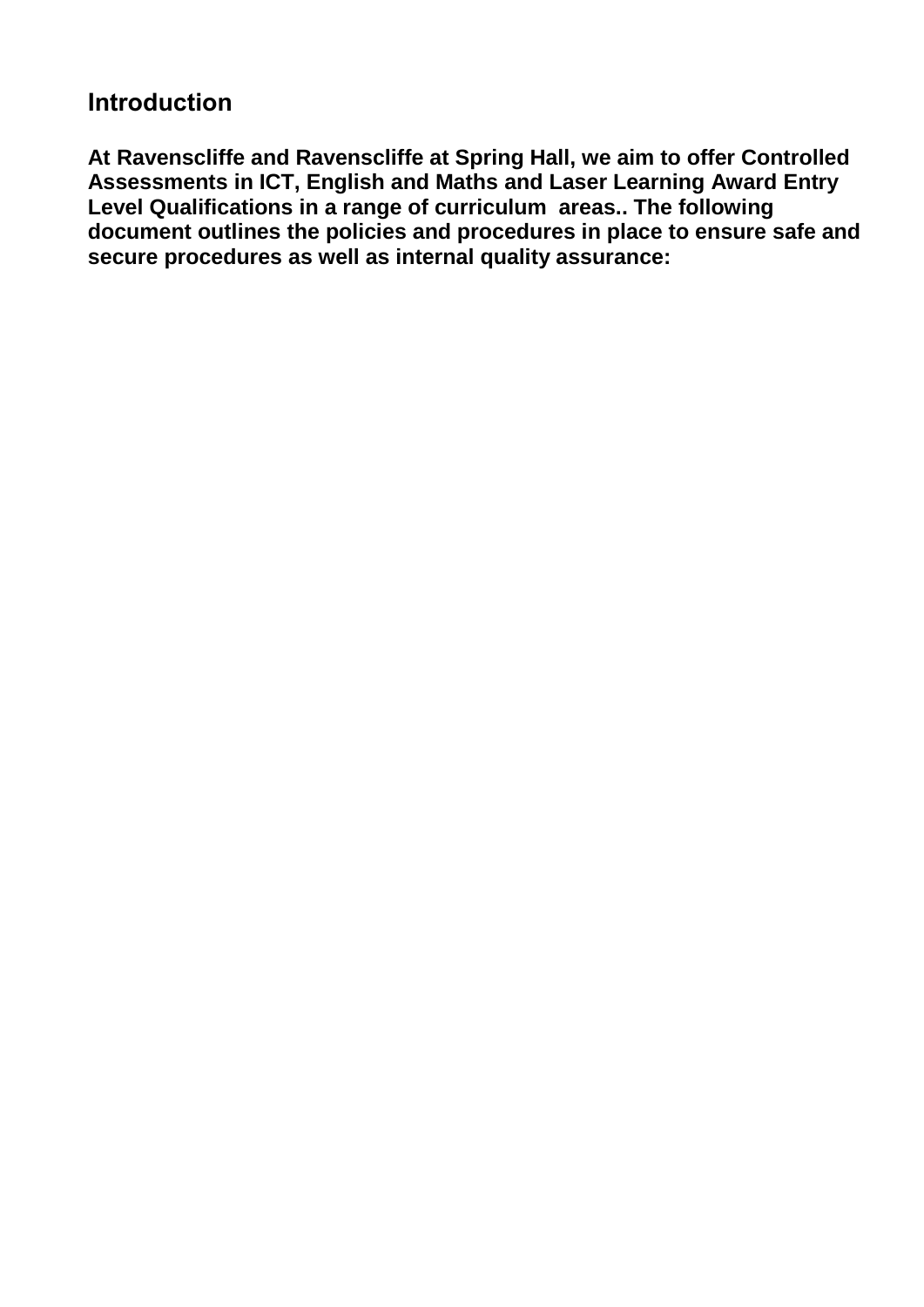# <span id="page-3-0"></span>*Ravenscliffe High School and Ravenscliffe at Spring Hall*

# **Examination and invigilation policy**

#### *Contents*

- The centre exams policy
- Qualifications
- Exam series and timetables
- Entries, entry details and late entries
- Exam fees
- Equality legislation
- Estimated grades
- Managing invigilators
- Candidates
- Internal assessments and appeals
- Results
- Certificates

The policy is next due for review in April 2024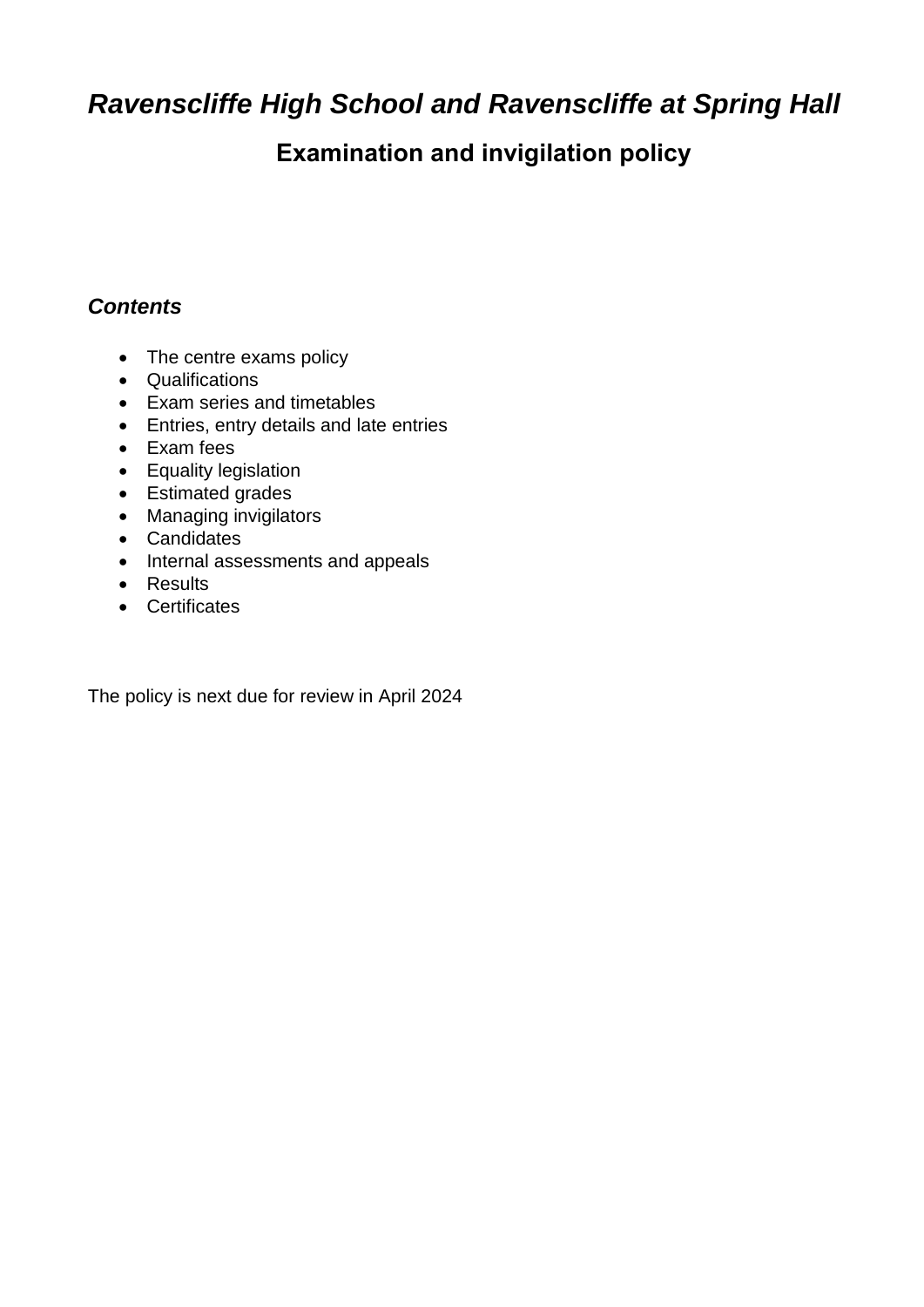The purpose of this exams policy is:

- to ensure the planning and management of exams is conducted efficiently and in the best interests of candidates;
- to ensure the operation of an efficient exams system with clear guidelines for all relevant staff.

It is the responsibility of everyone involved in the centre's exam processes to read, understand and implement this policy.

The exams policy will be reviewed every *three years.*

The exams policy will be reviewed by the *Exams Officer and Leadership Team.*

Where references are made to JCQ regulations/guidelines, further details can be found at [www.jcq.org.uk.](http://www.jcq.org.uk/)

# <span id="page-4-0"></span>*Exam responsibilities*

#### **The head of centre**:

- has overall responsibility for the school/college as an exams centre and advises on appeals and re-marks.
- is responsible for reporting all suspected or actual incidents of malpractice refer to the JCQ document *Suspected malpractice in examinations and assessments*.

#### **Exams officer/ Quality Assurance**<sup>1</sup> : John Daniel Pardoe

- manages the administration of *any assessments and the materials related to them.*
- advises the senior leadership team, subject and class tutors, and other relevant support staff on annual exams timetables and procedures as set by the various awarding bodies.
- oversees the production and distribution, to all centre staff and candidates, of an annual calendar for all exams and or other assessments in which candidates will be involved and communicates regularly with staff concerning imminent deadlines and events.
- ensures that candidates and their parents are informed of and understand those aspects of the assessment timetable that will affect them.
- checks with teaching staff that the necessary coursework and/or controlled assessments are completed on time and in accordance with JCQ guidelines.
- provides and confirms detailed data on estimated entries.
- maintains systems and processes to support the timely entry of candidates for their exams.
- receives, checks and stores securely all exam papers and completed scripts and ensures that scripts are dispatched as per the guidelines. These will be stored in a secure safe within a windowless locked room.
- administers access arrangements and makes applications for special consideration following the regulations in the JCQ publication *A guide to the special consideration process*.
- identifies and manages exam timetable clashes.

<sup>&</sup>lt;u>.</u> <sup>1</sup> This is the individual to whom the Head of Centre has delegated responsibility for the administration of exams in their centre.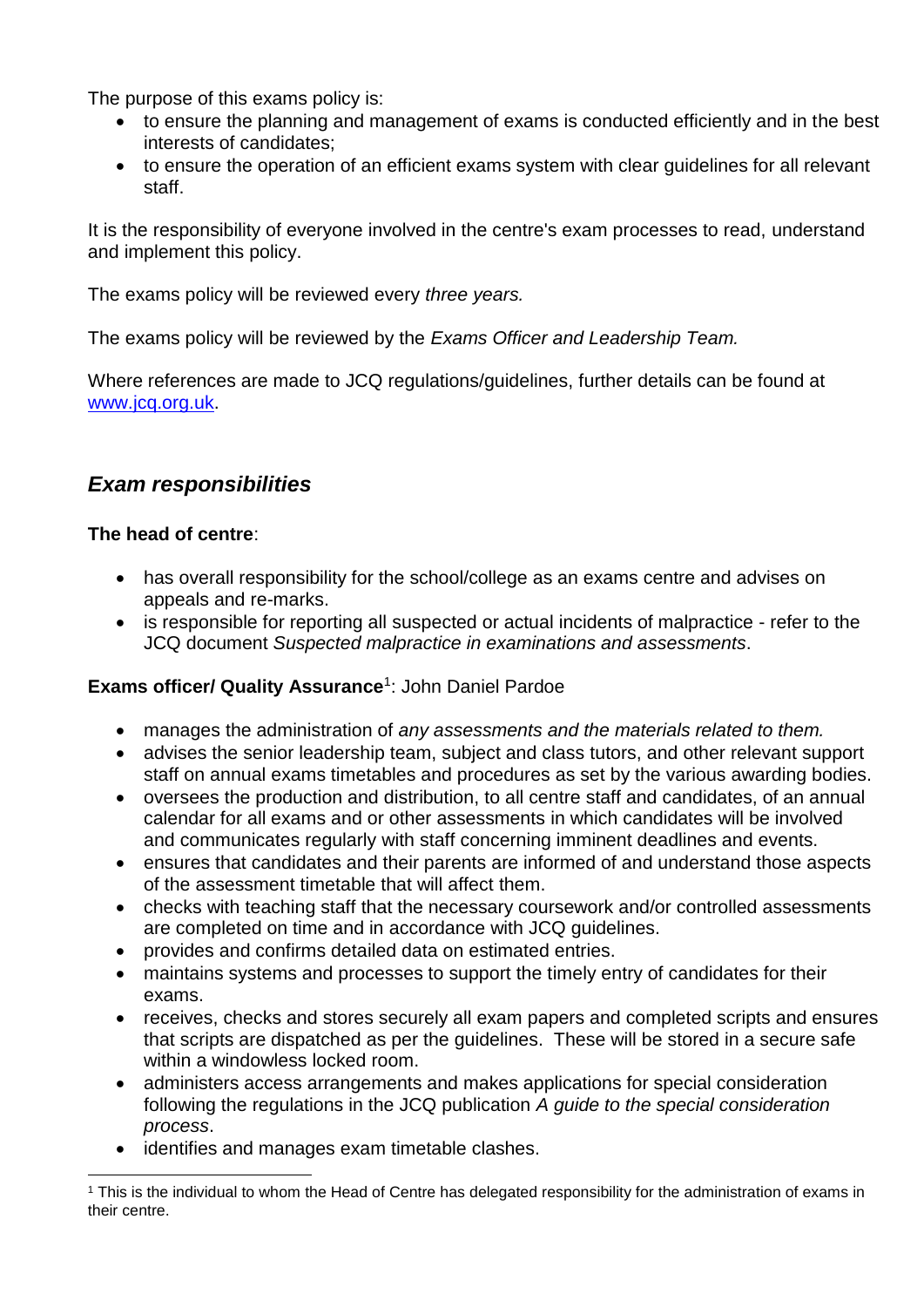- accounts for income and expenditures relating to all exam costs/charges.
- line manages all specified and allocated teaching staff and invigilators in organising the recruitment, training, and monitoring of a team of exams invigilators responsible for the conduct of exams.
- ensures candidates' coursework / controlled assessment marks are submitted, and any other material required by the appropriate awarding bodies correctly and on schedule.
- tracks, dispatches, and stores returned coursework / controlled assessments.
- arranges for dissemination of exam results and certificates to candidates and forwards, in consultation with the SLT, any post results service requests.

#### *Subject Specific teachers in all subjects* are responsible for*:*

- guidance and pastoral oversight of candidates who are unsure about exams entries or amendments to entries.
- accurate completion of entry and all other mark sheets and adherence to deadlines as set by the exams officer.
- accurate completion of coursework / controlled assessment mark sheets and declaration sheets.
- decisions on post-results procedures.
- supplying information on entries, coursework and controlled assessments as required by the head of department and/or exams officer.

#### The *exams officer (Daniel Pardoe)* is responsible for:

- identification and testing of candidates' requirements for access arrangements and notifying the exams officer in good time so that they are able to put in place exam day arrangements
- process any necessary applications in order to gain approval (if required).
- working with the exams officer to provide the access arrangements required by candidates in exams rooms.

#### **Lead invigilator/invigilators** are responsible for:

- assisting the exams officer in the efficient running of exams according to JCQ regulations.
- collection of exam papers and other material from the exams office before the start of the exam.
- collection of all exam papers in the correct order at the end of the exam and ensuring their return to the exams office.

#### **Candidates** are responsible for:

- confirmation and signing of entries.
- understanding coursework / controlled assessment regulations and signing a declaration that authenticates the coursework as their own.
- ensuring they conduct themselves in all exams according to the JCQ regulations.

## <span id="page-5-0"></span>*Qualifications offered*

The qualifications offered at this centre are decided by the *exams officer in consultation with the Headteacher and Senor Leadership Team.*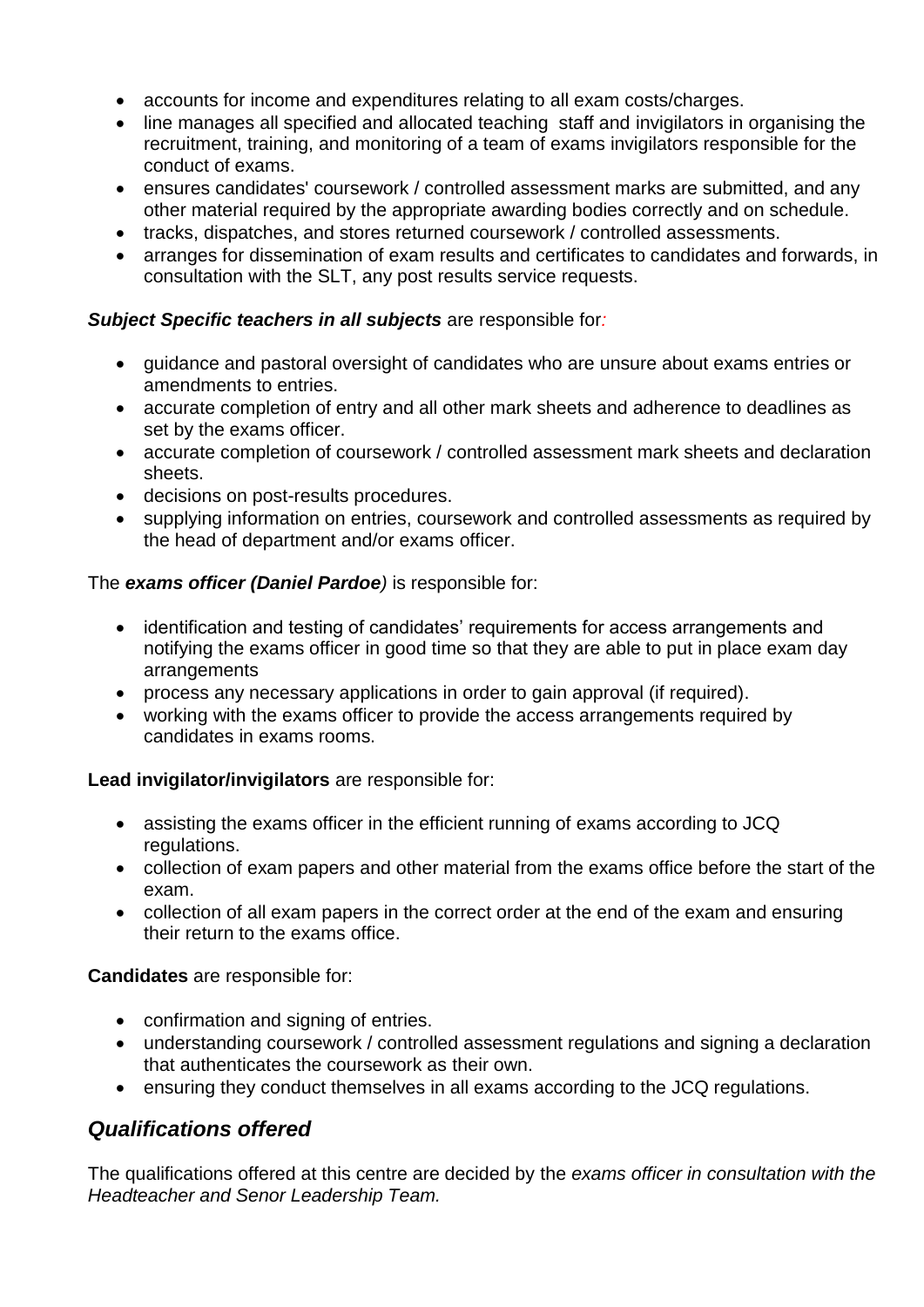The types of qualifications offered are *Entry Level Qualifications.* 

The subjects offered for these qualifications in any academic year may be found in the centre's published prospectus or similar documents for that year. If there is to be a change of specification for the next year, the exams office must be informed by *February half term of the preceding year.*

Informing the exams office of changes to a specification is the responsibility of the *subject teachers responsible for controlled assessments in that subject area.*

Decisions on whether a candidate should be entered for a particular subject will be taken by *exams officer* in consultation with the *subject teachers responsible for controlled assessments in that subject area.*

#### <span id="page-6-0"></span>*Exam series*

Internal exams (mock or trial exams) and assessments are scheduled at the discretion of

*subject teachers responsible for controlled assessments in that subject area.*

Internal exams *are* held under external exam conditions.

The *exams officer (Daniel Pardoe) decides* which exam series are used in the centre. Currently we are offering AQA Unit Award Scheme, Pearson Edexcel controlled assessments and Laser Learning awards.

#### <span id="page-6-1"></span>*Exam timetables*

Once confirmed, the exams officer will circulate the exam timetables for *internal and/or external controlled assessments* at a specified date before each series begins.

#### <span id="page-6-2"></span>*Entries, entry details and late entries*

*Candidates or parents/carers can request a subject entry, change of level or withdrawal.*

*The centre does not currently accept entries from private candidates.*

*The centre does not currently operate as an exams centre for other organisations.*

Entry deadlines are circulated to heads of department/curriculum via *email and the school's intranet.*

Heads of department/curriculum will provide estimated entry information to the exams officer to meet JCQ and awarding body deadlines.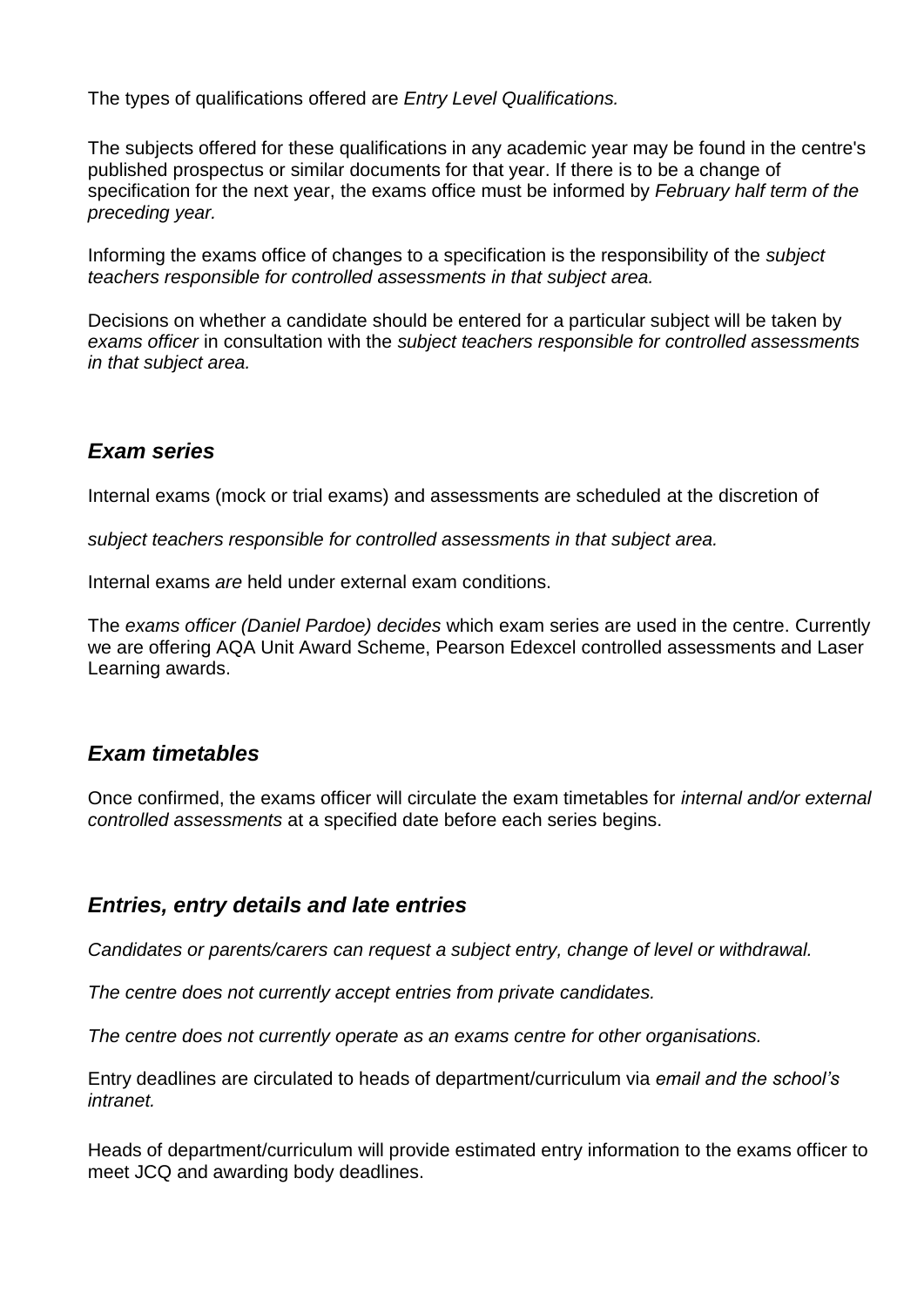Entries and amendments made after an awarding organisation's deadline (i.e. late) require the authorisation, in writing, of *exams officer.*

*Functional skills are allowed if necessary.* 

Re-sit decisions will be made by *exams officer in* consultation with subject teachers.

#### <span id="page-7-0"></span>*Exam fees*

Candidates or departments will not be charged for changes of tier, withdrawals made by the proper procedures or alterations arising from administrative processes provided these are made within the time allowed by the awarding bodies.

The exams officer will publish the deadline for actions well in advance for each exams series.

*Functional skills entry exam fees are paid by the centre.*

Late entry or amendment fees are paid by the *centre.*

Fee reimbursements *are not* to be sought from candidates:

- *if they fail to sit an exam (delete as appropriate);*
- *if they do not meet the necessary coursework requirements without medical evidence or evidence of other mitigating circumstances (delete as appropriate).*

Re-sit fees are paid by the *centre.*

## <span id="page-7-1"></span>*Equality Legislation*

All exam centre staff must ensure that they meet the requirements of any equality legislation.

The centre will comply with the legislation, including making reasonable adjustments to the service that that they provide to candidates in accordance with requirements defined by the legislation, awarding bodies, and JCQ. This is the responsibility of the *exams officer.*

#### <span id="page-7-2"></span>*Access arrangements*

All candidates have Special Educational Needs and Special Arrangements may be discussed as part of individual Education, Health and Care Planning so that any special arrangements that individual candidates will need during the course and in any assessments/exams.

A candidate's access arrangements requirement is determined by the *exams officer.*

Ensuring there is appropriate evidence for a candidate's access arrangement is the responsibility of *exams officer.*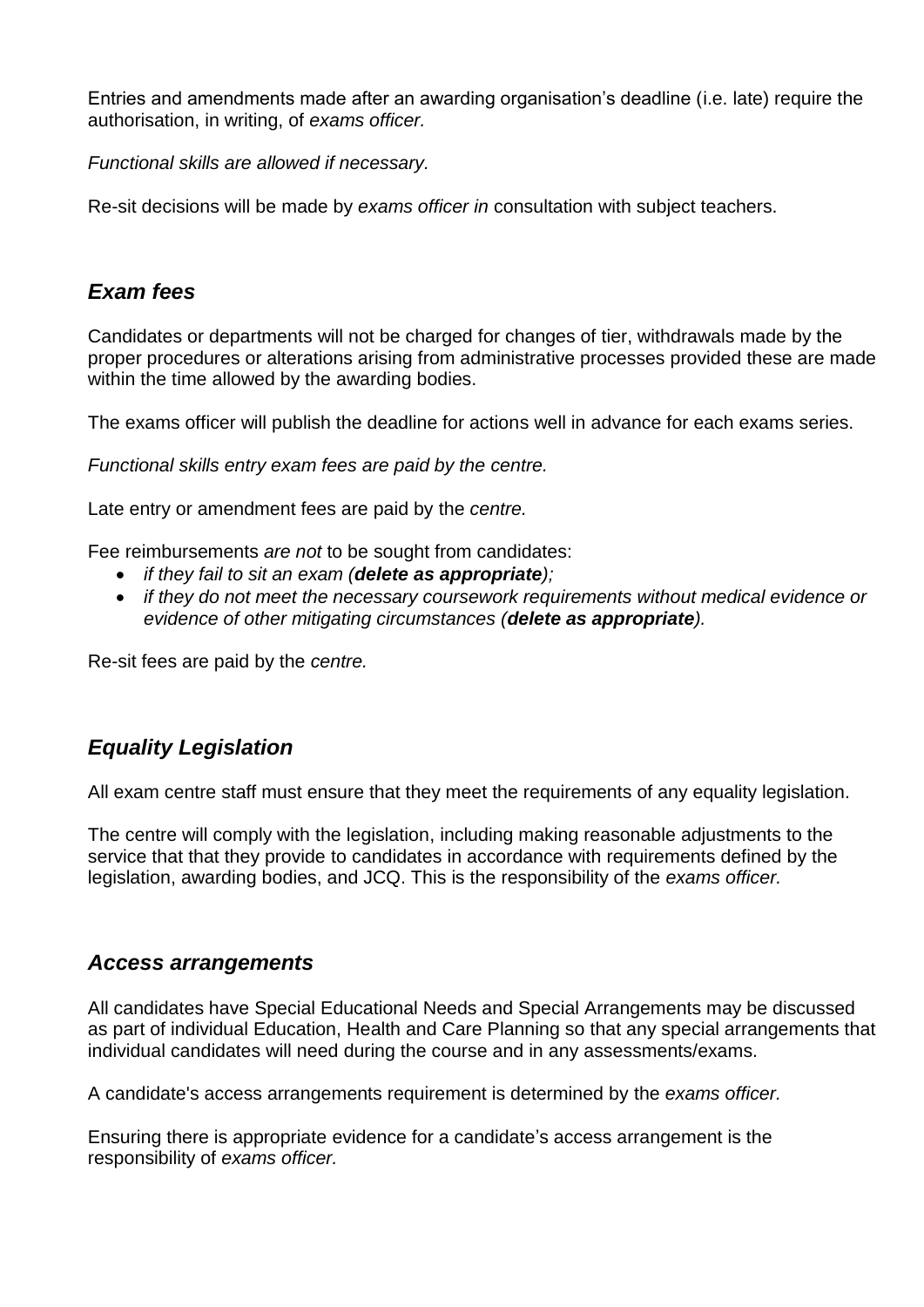Submitting completed access arrangement applications to the awarding bodies is the responsibility of the *exams officer.*

Rooming for access arrangement candidates will be arranged by the *exams officer.*

Invigilation and support for access arrangement candidates, as defined in the JCQ access arrangements regulations, will be organised by the *exams officer.*

## <span id="page-8-0"></span>*Contingency planning*

Contingency planning for exams administration is the responsibility of the *exams officer.*

Contingency plans are available via *email and are in line with the guidance provided by Ofqual, JCQ and awarding organisations.* 

#### <span id="page-8-1"></span>*Estimated grades*

*Subject teachers* are responsible for submitting estimated grades to the exams officer when requested by the exams officer.

## <span id="page-8-2"></span>*Managing invigilators*

External staff will not be used to invigilate examinations.

These invigilators will be used for *internal exams and/or external exams* 

Recruitment of invigilators is the responsibility of the *exams officer.* 

Securing the necessary Disclosure Barring Service (DBS) clearance for new invigilators is the responsibility of the *exams officer.*

DBS fees for securing such clearance *are* paid by the centre.

Invigilators are recruited, timetabled, trained, and briefed by the *exams officer.*

## <span id="page-8-3"></span>*Malpractice*

The head of centre in consultation with *exams officer* is responsible for investigating suspected malpractice.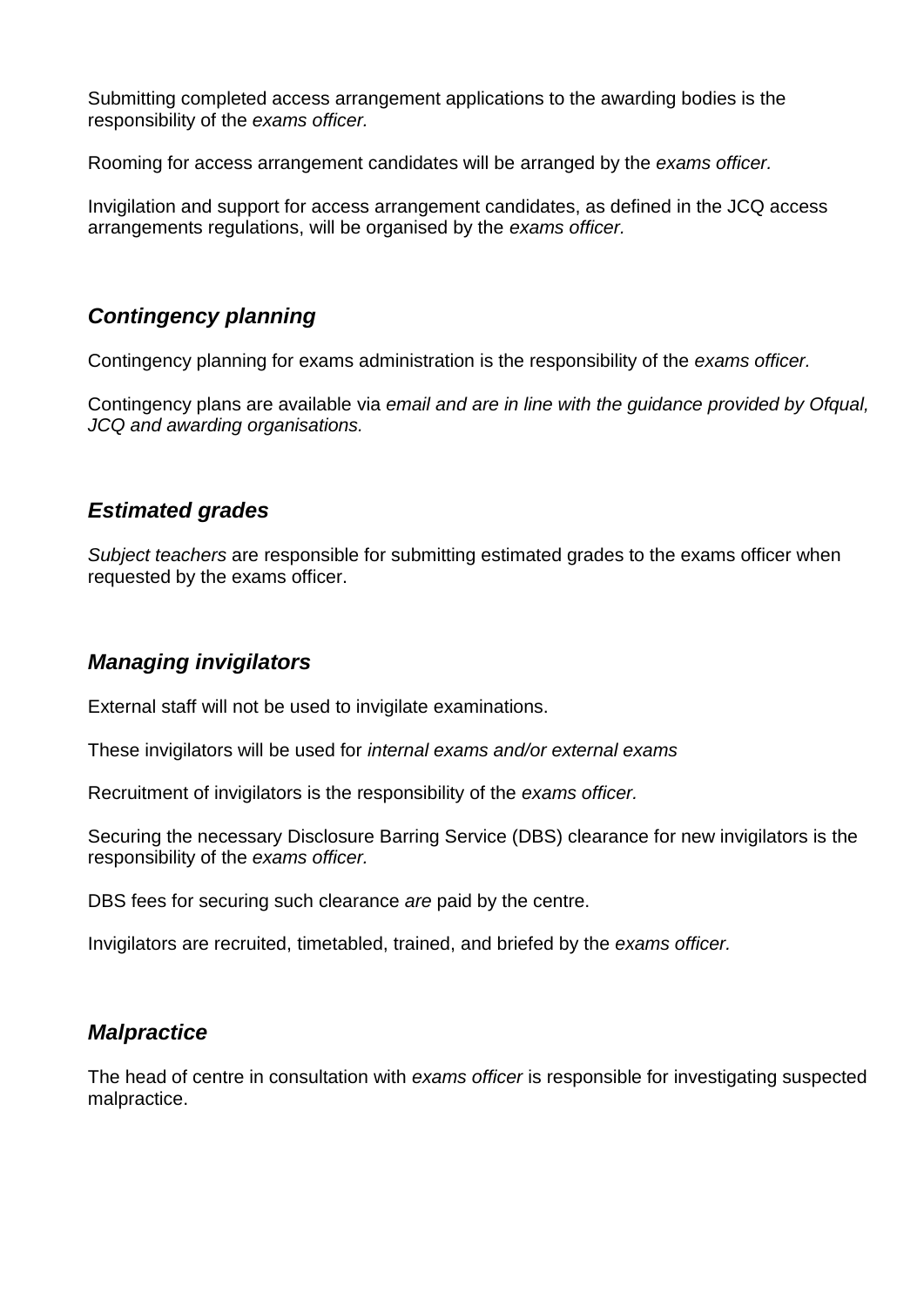# <span id="page-9-0"></span>*Exam days*

The exams officer will book all exam rooms after liaison with other users and make the question papers, other exam stationery and materials available for the invigilator.

Site management staff is responsible for setting up the allocated rooms, and will be advised of requirements *a week* in advance.

The *exams officer* will start and finish all exams in accordance with JCQ guidelines.

Subject staff *may* be present at the start of the exam to assist with identification of candidates. Any staff present must be in accordance with the rules defined by JCQ concerning who is allowed in the exam room and what they can do.

In practical exams, subject teachers' availability will be in accordance with JCQ guidelines.

Exam papers must not be read by subject teachers or removed from the exam room before the end of a session. Papers will be distributed to heads of department in accordance with JCQ's recommendations and no later than *one hour* after candidates have completed them.

After an exam, the exams officer will arrange for the safe dispatch of completed examination scripts to awarding bodies, working in conjunction subject teachers*).*

#### <span id="page-9-1"></span>*Candidates*

The exams officer will provide written information to candidates in advance of each exam series. A formal briefing session for candidates may be given by the *subject teachers or exams officer.*

The centre's published rules on acceptable dress and behaviour apply at all times. Candidates' personal belongings remain their own responsibility and the centre accepts no liability for their loss or damage.

In an exam room candidates must not have access to items other than those clearly allowed in the instructions on the question paper, the stationery list, or the specification for that subject. This is particularly true of mobile phones and other electronic communication or storage devices with text or digital facilities. Any precluded items must not be taken into an exam room.

Disruptive candidates are dealt with in accordance with JCQ guidelines. Candidates are expected to stay for the full exam time at the discretion of the *exams officer.*

Note: candidates who leave an exam room must be accompanied by an appropriate member of staff at all times.

The *exams officer* is responsible for handling late or absent candidates on exam day.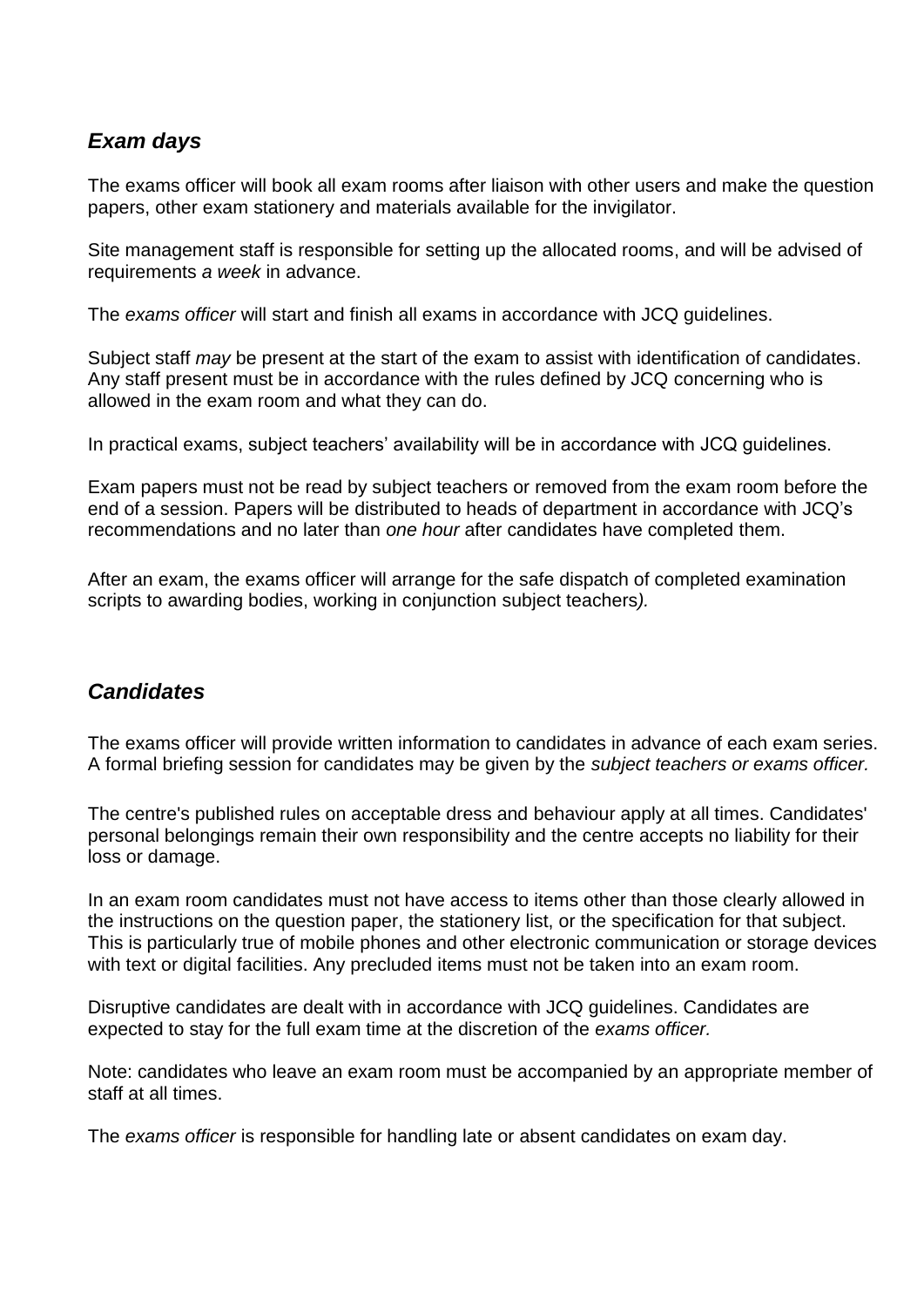## <span id="page-10-0"></span>*Clash candidates*

The *exams officer* will be responsible as necessary for supervising escorts, identifying a secure venue and arranging overnight stays.

# <span id="page-10-1"></span>*Special consideration*

Should a candidate be unable to attend an exam because of illness, suffer bereavement or other trauma, be ill or otherwise disadvantaged or disturbed during an exam, then it is the candidate's responsibility to alert the centre's *exams officer* to that effect.

The candidate must support any special consideration claim with appropriate evidence within *7* days of the exam.

The exams officer will make a special consideration application to the relevant awarding body within *7* days of the exam.

Registration – All candidates must be registered at least 12 weeks before the assessments take place.

Verbal feedback will be given to all candidates following the assessments.

#### <span id="page-10-2"></span>**Internal assessment and Quality Assurance**

The exams officer (Daniel Pardoe) will also act as Internal Quality Assurance Coordinator. This role covers the following:

- Liaising with all staff delivering Laser Learning Award across Key Stages Four and Five. Subject leads will meet on a termly basis in order to identify the nature and scope of suitable preverification tasks.
- Making available valid, quality-assured and comprehensive data on what has taken place in terms of preverification with subject leads supported to make open and honest selfevaluation establishing a common understanding of the significance of the tasks set. We will will ensure, through pre-verification activities that centre devised internal assessments provide a robust, valid tool for learners to demonstrate competence against the assessment criteria within unit (s). All assessment tasks will be valid and relevant.
- Taking action to improve practice where appropriate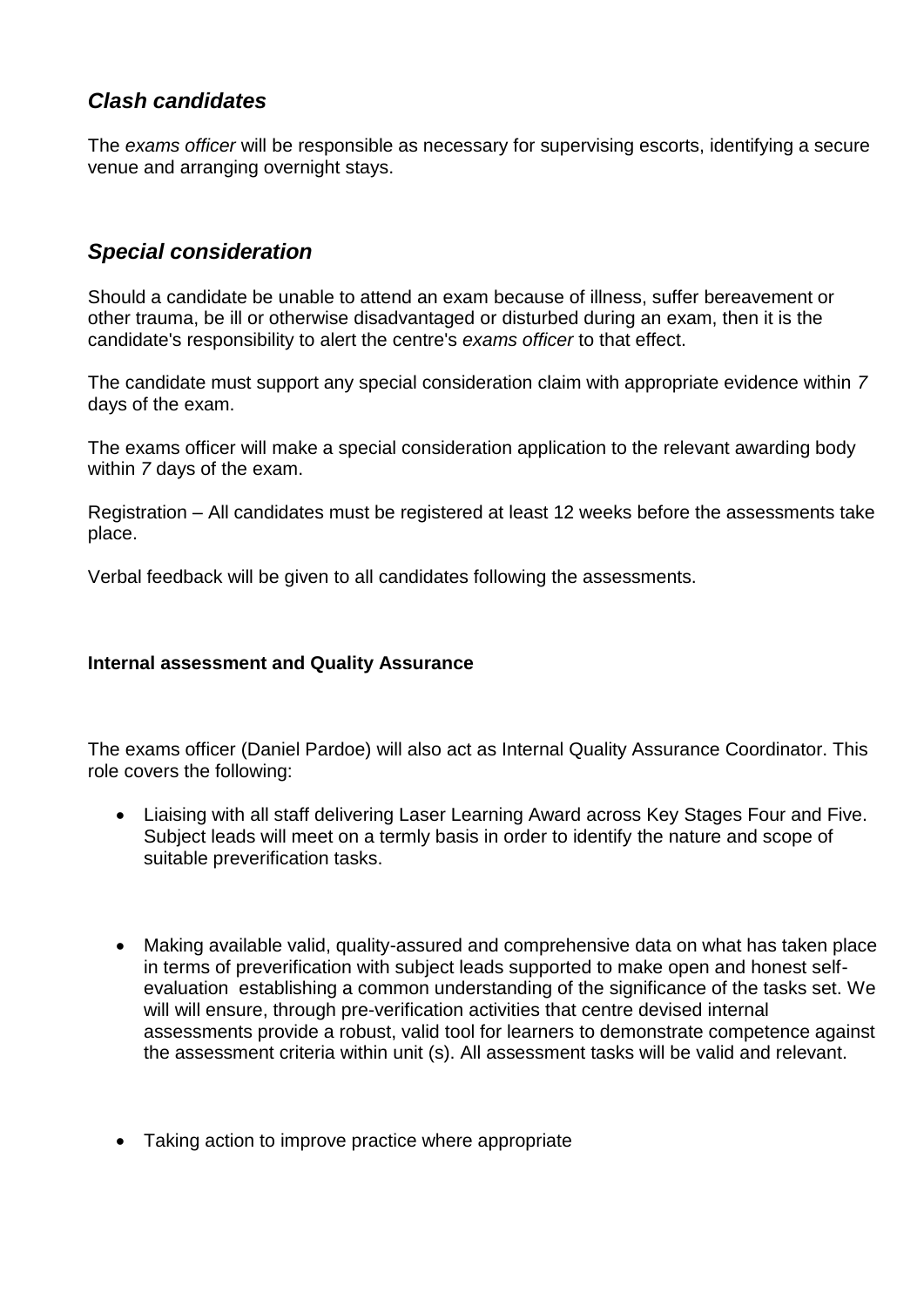- Sharing good practice
- Picking up the development issues as appropriate, through, for example, strategic planning staff development and review. Through our online 'Onwards and Upwards' system we will keep regular samples of work, which will be suitable annotated and kept as evidence on the basis of taking those samples at least once a term. Observations will be undertaken in respect of the quality of delivery on a termly basis and these will be kept centrally on our 'School IP' cloud based monitoring system.
- Reporting outcomes to Assistant Headteachers, Deputy Head and ultimately the Headteacher of the school.
- To ensure that all aspects of this policy are effective, appropriate staff development programmes are maintained. Some aspects of development are to be actioned through the Staff Development Review process.
- Planning for the delivery of Laser Learning Awards will take place through individual subject planning. Every subject lead will demonstrate how they will incorporate Laser Learning Award planning into their curriculum offers. Teachers will make regular formative assessments of progress within Laser Awards classes, with photographic and video evidence uploaded onto our 'Onwards and Upwards' system with measures put in place to explain how students are working towards individual targets. Subject teachers will use Laser Learning Award templates to provide Internal Quality Assurance evidence which will also be uploaded onto 'Onwards and Upwards'.
- All learner portfolios will be kept as evidence and samples will be uploaded onto 'Onwards and Upwards' on a termly basis.
- Standardisation meetings will be built into CPD time, with subject leads meeting for standardisation and moderation on a termly basis. Records of these meetings will be kept in the form of minutes and kept electronically on our 'Onwards and Upwards' system.
- Learning walks will take place throughout the academic year. Members of the SLT will give support and feedback on the quality of provision in terms of how learning relates to the criteria laid out by Laser Learning Awards.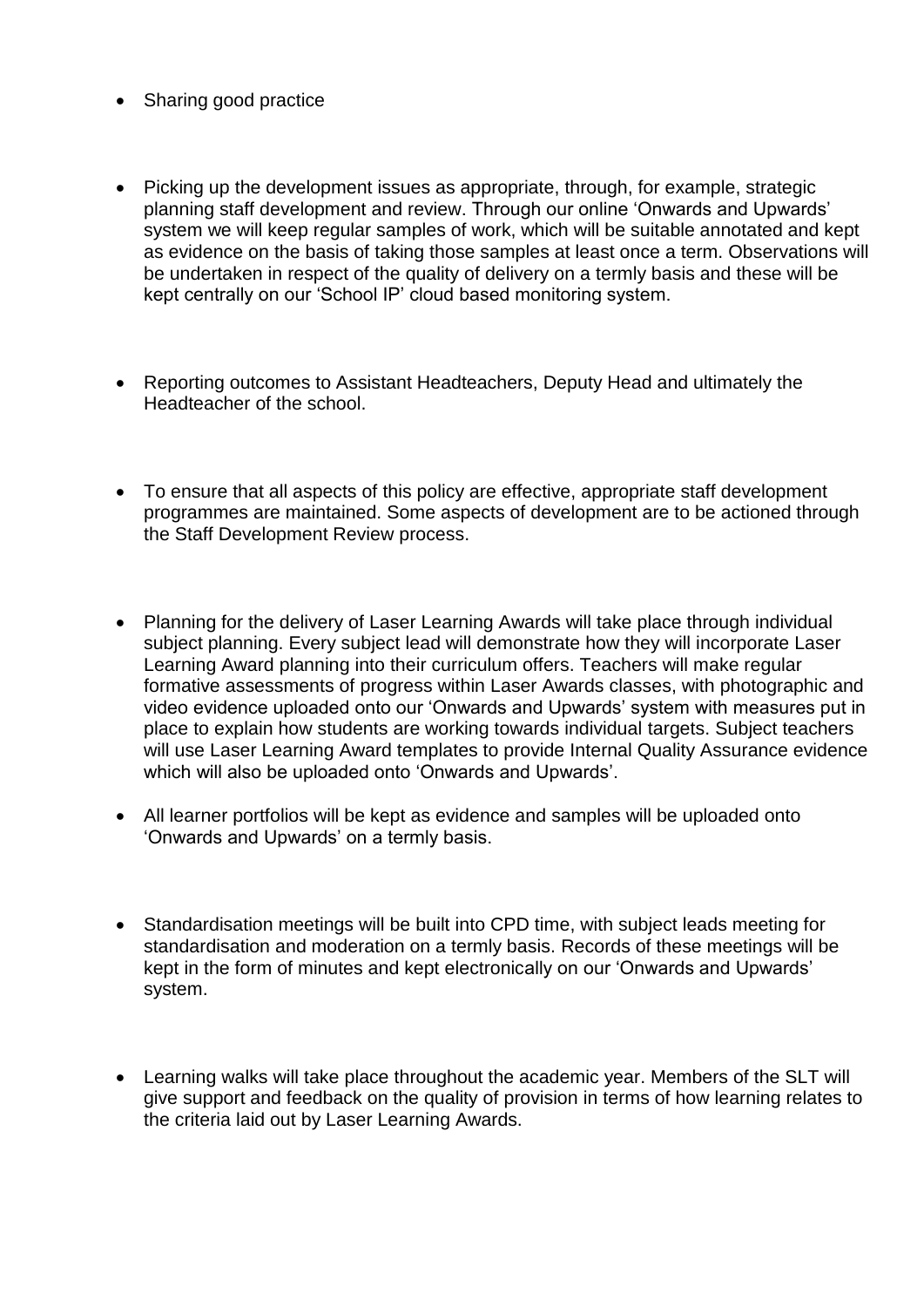- Assessment involves establishing how much an individual learner or group has learnt, and will involve both learners and tutors/assessors. In some cases the process begins before the course starts and continues until after it has finished. Assessment is the judgement of evidence showing that learning has taken place (an act of measurement) and confirms that a learning outcome, or part of a learning outcome, has been achieved. Assessment for the Laser Learning Awards will be both formative and summative in nature.
- All records pertaining to the administration and quality assurance of the delivery of Laser Learning Awards will be maintained centrally by the Exams Officer.
- It is the subject lead's responsibility to ensure that all internal assessment is ready for dispatch at the correct time. The exams officer *will* assist by keeping a record of each dispatch, including the recipient details and the date and time sent.
- Marks for all internally assessed work are provided to the exams office by the *subject teachers* The exams officer will inform staff of the date when appeals against internal assessments must be made by. Any appeals will be dealt with in accordance with the centre's Internal Appeals Procedure (IAP) document.
- Internal Verification all internal verification will be carried out within subject teams within the Ravenscliffe Centre. These verification MEETINGS CAN OCCUR ON BOTH SITES, AS CAN THE ACTUAL ASSESSMENTS. This will of course be subject to the requirements of the qualification being assessed. Pearson's guideline is double marking of 25% of each cohort. It is important for each marker to leave a trail within the body of the script so that a standards verifier can see this.

#### **Verification records and assessment results must be retained for at least three years.**

**Instructions for the conduct of controlled assessments must be made available to all candidates.** 

#### <span id="page-12-0"></span>*Results*

Candidates will receive individual results slips on results days, *in person at the centre* The results slip *will* be in the form of a centre produced document.

Arrangements for the centre to be open on results days are made by the *exams officer.*

The provision of the necessary staff on results days is the responsibility of the *exams officer.*

## <span id="page-12-1"></span>*Enquiries about Results (EAR)*

EARs may be requested by centre staff or the candidate (Or Candidate's parents / carers) following the release of results. A request for a re-mark or clerical check requires the written